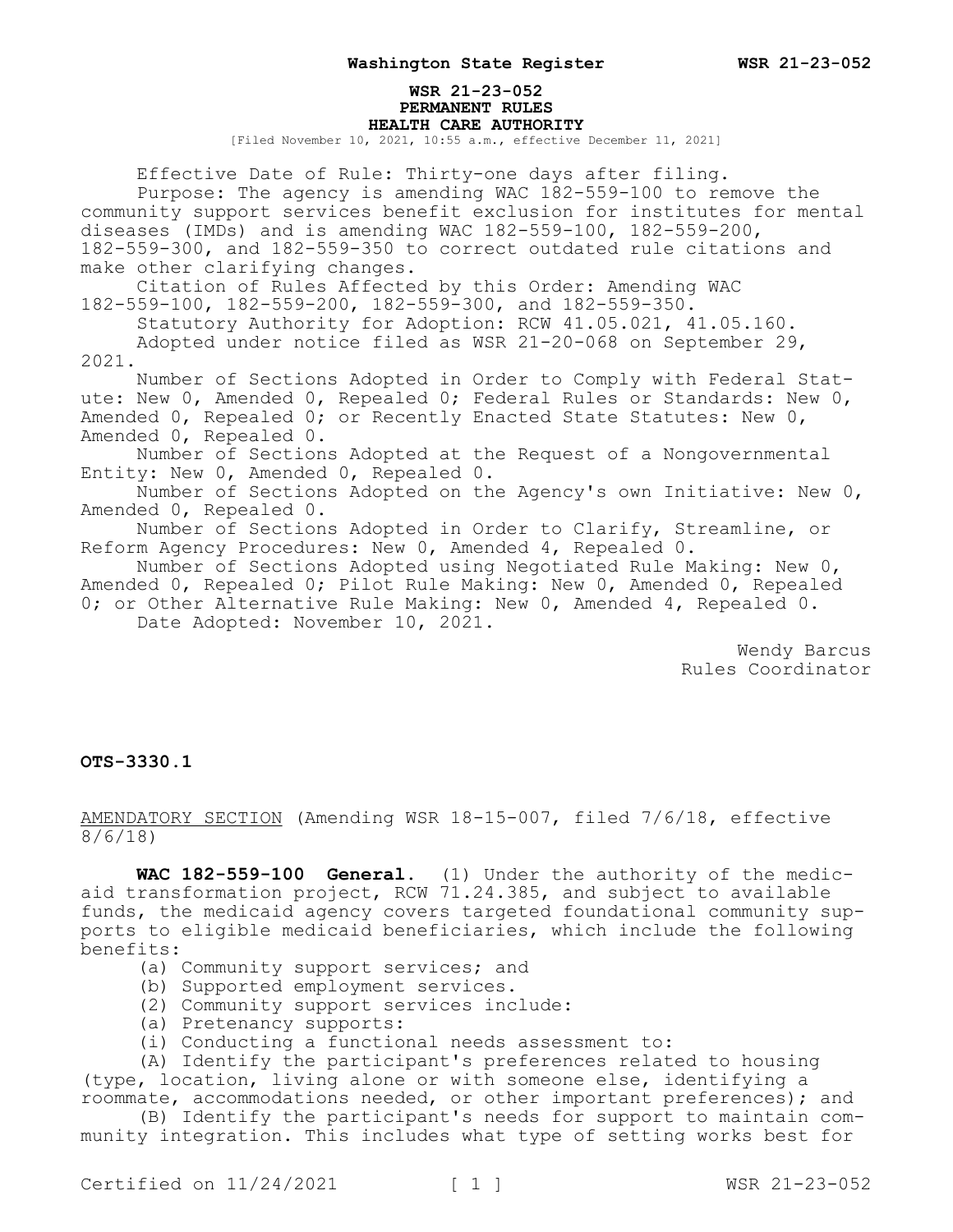the client, assistance in budgeting for housing/living expenses, assistance in connecting the client with social services to assist with filling out applications and submitting appropriate documentation ( $(i+n)$ order)) to obtain sources of income necessary for community living and establishing credit, and in understanding and meeting obligations of tenancy.

(ii) Assisting clients to connect with social services to help with finding and applying for housing necessary to support the clients in meeting their medical care needs;

(iii) Developing an individualized community integration plan based upon the assessment as part of the overall person-centered plan;

(iv) Identifying and establishing short and long-term measurable goal(s), and establishing how goals will be achieved and how concerns will be addressed;

(v) Participating in person-centered plan meetings at redetermination and revision plan meetings, as needed;

(vi) Providing supports and interventions according to the person-centered plan.

(b) Tenancy-sustaining services:

(i) Service planning support and participating in person-centered plan meetings at redetermination and revision plan meetings as needed;

(ii) Coordinating and linking the client to services including:

- (A) Primary care and health homes;
- (B) Substance use disorder treatment providers;
- (C) Mental health providers;
- (D) Medical, vision, nutritional and dental providers;
- (E) Vocational, education, employment and volunteer supports;
- (F) Hospitals and emergency rooms;
- (G) Probation and parole;
- (H) Crisis services;
- (I) End of life planning; and
- (J) Other support groups and natural supports.

(iii) Entitlement assistance including assisting clients in obtaining documentation, navigating and monitoring application process and coordinating with the entitlement agency;

(iv) Assistance in accessing supports to preserve the most independent living, including skills coaching, financing counseling, anger management, individual and family counseling, support groups, and natural supports;

(v) Providing supports to assist the client in communicating with the landlord and/or property manager regarding the participant's disability (if authorized and appropriate), detailing accommodations needed, and addressing components of emergency procedures involving the landlord and/or property manager;

(vi) Coordinating with the client to review, update and modify their housing support and crisis plan on a regular basis to reflect current needs and address existing or recurring housing retention barriers; and

(vii) Connecting the client to training and resources that will assist the client in being a good tenant and lease compliance, including ongoing support with activities related to household management.

(c) The community support services benefit does not include:

(i) Payment of rent or other room and board costs;

(ii) Capital costs related to the development or modification of housing;

(iii) Expenses for utilities or other regular occurring bills;

(iv) Goods or services intended for leisure or recreation;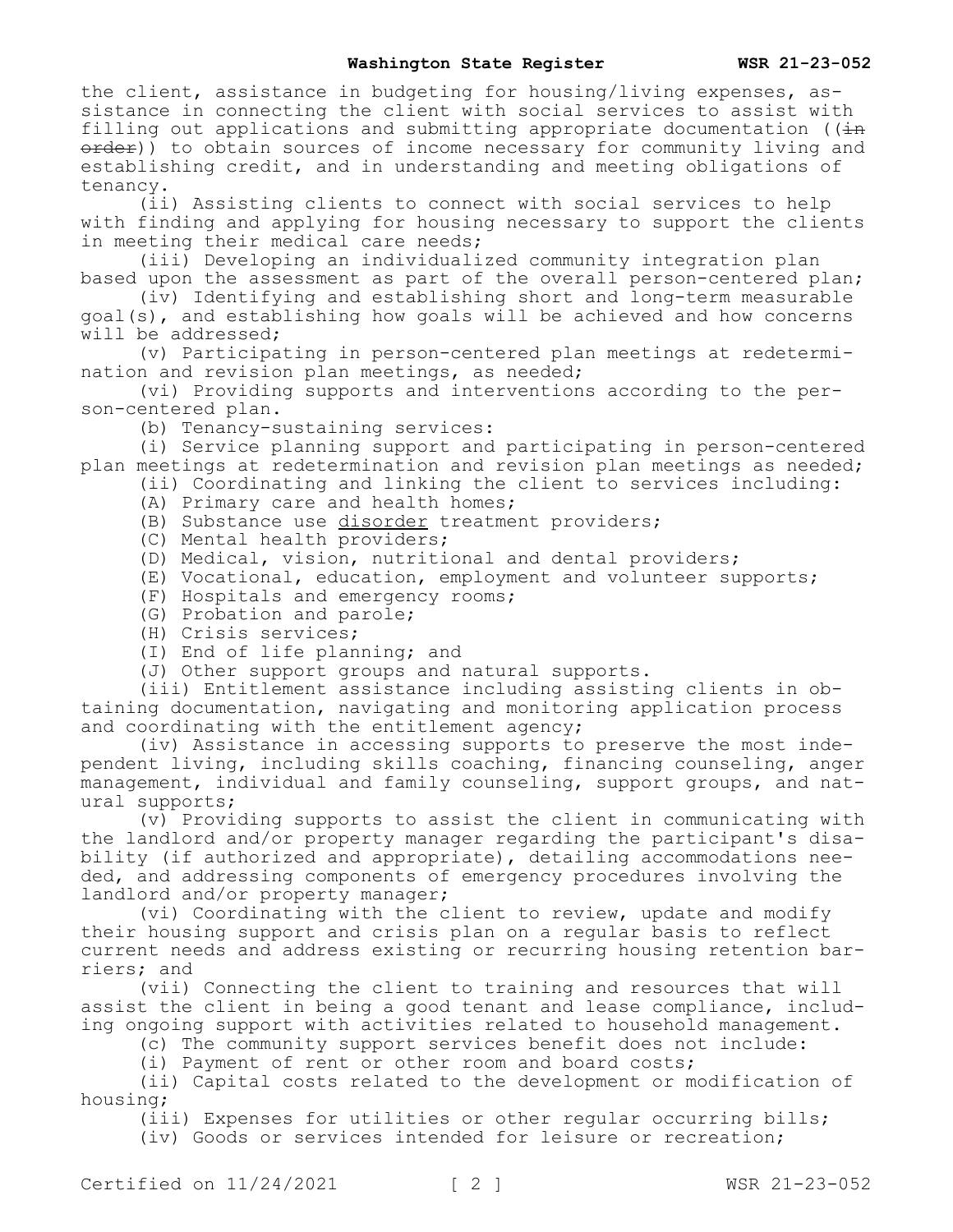(v) Duplicative services from other state or federal programs; and

(vi) Services to clients in a correctional institution (( $\theta$ r and institute for mental disease (IMD))).

(d) Community support services must be provided:

(i) In an integrated setting of the client's choice; and

(ii) In a manner that ensures the client's individual right of privacy, dignity, respect, and freedom from coercion and restraint;

(iii) Post tenancy, in settings consistent with home and community-based services, as defined in 42 C.F.R. Sec. 441.530, such as those that:

(A) Do not have the qualities of an institution;

(B) Are not located in a building that is also a publicly or privately operated facility providing inpatient institutional treatment;

(C) Are not on the grounds of, or immediately adjacent to a public institution;

(D) Do not have the effect of isolating the client from community members who are not receiving medicaid services; and

(E) Are not a licensed residential care facility such as an adult family home or assisted living facility.

(3) Supported employment, such as individual placement and support (IPS) services, is individualized and includes one or more of the following services:

(a) Preemployment services:

(i) Prevocational/job-related discovery or assessment;

(ii) Person-centered employment planning;

(iii) Individualized job development and placement;

(iv) Job carving;

(v) Benefits education and planning; or

(vi) Transportation (only in conjunction with the delivery of an authorized service).

(b) Employment sustaining services:

(i) Career advancement services;

(ii) Negotiation with employers;

(iii) Job analysis;

(iv) Job coaching;

(v) Benefits education and planning;

(vi) Transportation (only in conjunction with the delivery of an authorized service);

(vii) Asset development; or

(viii) Follow-along supports.

(c) The IPS benefit does not include:

(i) Generalized employer contacts that are not connected to a specific enrolled individual or an authorized service;

(ii) Employment support for individuals in subminimum wage, or sheltered workshop settings; and

(iii) Facility-based habilitation or personal care services.

(d) Supported employment services must be provided in settings consistent with settings defined in 42 C.F.R.  $441.530$  (a)(1)(i) through  $(v)$  and  $(a)(2)$ .

(4) Clients who meet the eligibility criteria for both community support services and supported employment services ((are able to)) may receive both services concurrently. See WAC 182-559-300 for community support services eligibility criteria and WAC 182-559-350 for supported employment eligibility criteria.

(5) In order to ensure the demand for services remains within available funds, the agency may impose enrollment wait lists for serv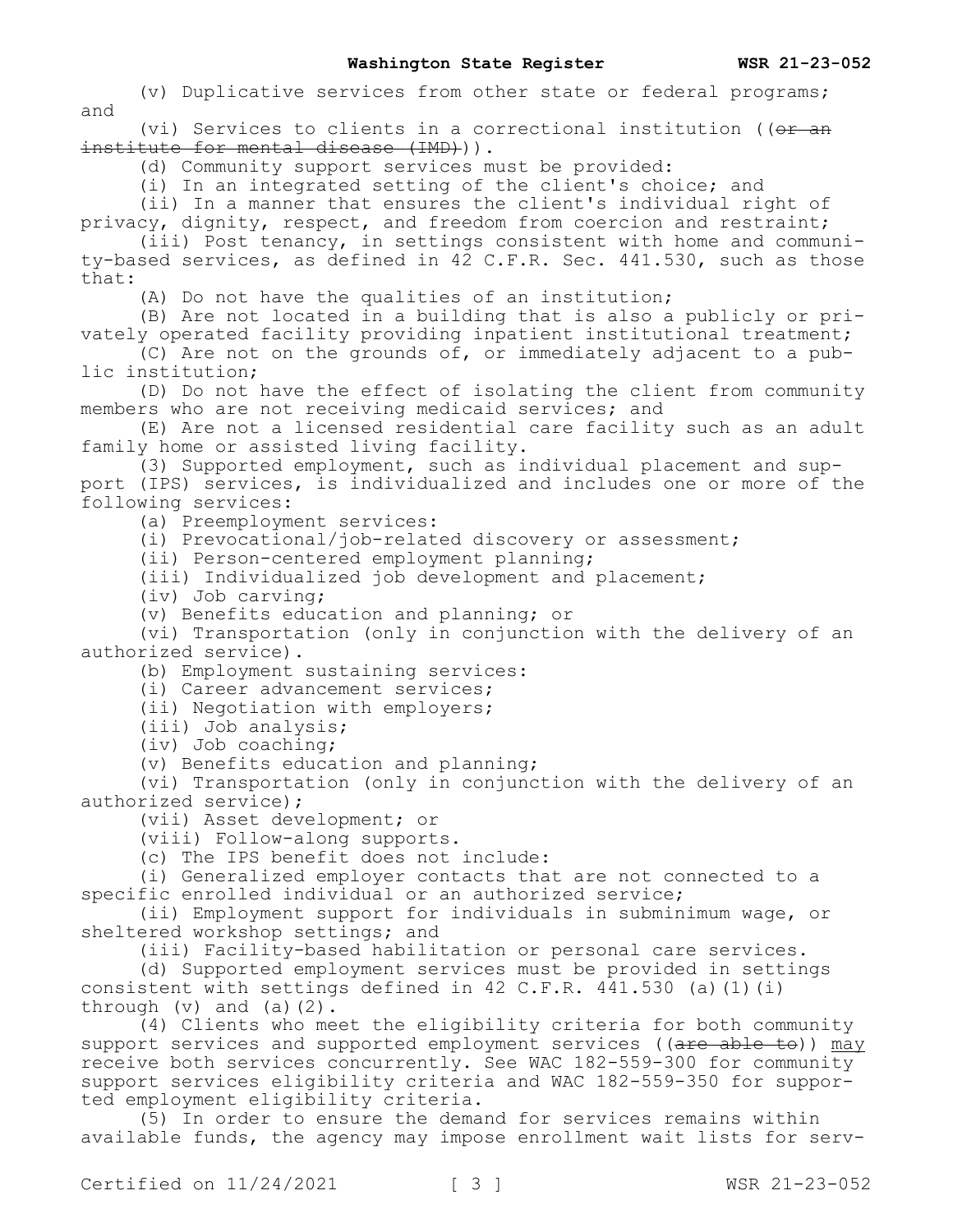ices. The wait list for foundational community supports services is considered on a first-come first-serve basis using the date the client requests community support services.

(6) Services described in this chapter must be approved under the explicit authority of the medicaid transformation project.

[Statutory Authority: RCW 41.05.021 and 41.05.160. WSR 18-15-007, § 182-559-100, filed 7/6/18, effective 8/6/18. Statutory Authority: RCW 41.05.021, 41.05.160, 2014 c 225 § 9 (1)(i) and 2016 1st sp.s c 36 § 213 (1)(f) and (g). WSR 17-11-136, § 182-559-100, filed 5/24/17, effective 7/1/17.]

AMENDATORY SECTION (Amending WSR 18-15-007, filed 7/6/18, effective 8/6/18)

**WAC 182-559-200 Eligible providers.** (1) Providers of community support services and supported employment services under this authority must be:

(a) Health care professionals, entities, or contractors as defined by WAC 182-502-0002;

(b) Agencies, centers, or facilities as defined by WAC 182-502-0002;

(c) Health home providers as described in WAC 182-557-0050;

(d) Behavioral health providers licensed and certified according to chapter ((388-877)) 246-809 WAC; or

(e) Housing, employment, social service, or related agencies with demonstrated experience and ability to provide community support services, supported employment, or equivalent services.

(i) Community support services experience may be demonstrated by:

(A) Two years' experience in the coordination of supportive housing or in the coordination of independent living services in a social service setting under qualified supervision; or

(B) ((Certified)) Certification in supportive housing services (WAC ( $(388-877-0720 \text{ or } 388-877-0722)$  by the department of social and health services/division of behavioral health and recovery (DSHS/ DBHR)) 246-341-0722).

(ii) Supported employment experience may be demonstrated by one or more of the following:

(A) Accredited by the commission on accreditation of rehabilitation facilities (CARF) in employment services;

(B) Certified in employment services (WAC ((388-877-0718 or 388-877-0720) by DSHS/DBHR)) 246-341-0720 or 246-341-0722); or

(C) All staff that will be performing supported employment services meet one of the following criteria:

(I) Be a certified employment support professional (CESP) by the employment support professional certification council (ESPCC);

(II) Be a certified rehabilitation counselor (CRC) by the commission of rehabilitation counselor certification (CRCC);

(III) Have a bachelor's degree or higher in human or social services from an accredited college or university and at least two years of demonstrated experience providing supported employment or similar services; or

(IV) Have four or more years of demonstrated experience providing supported employment or similar services.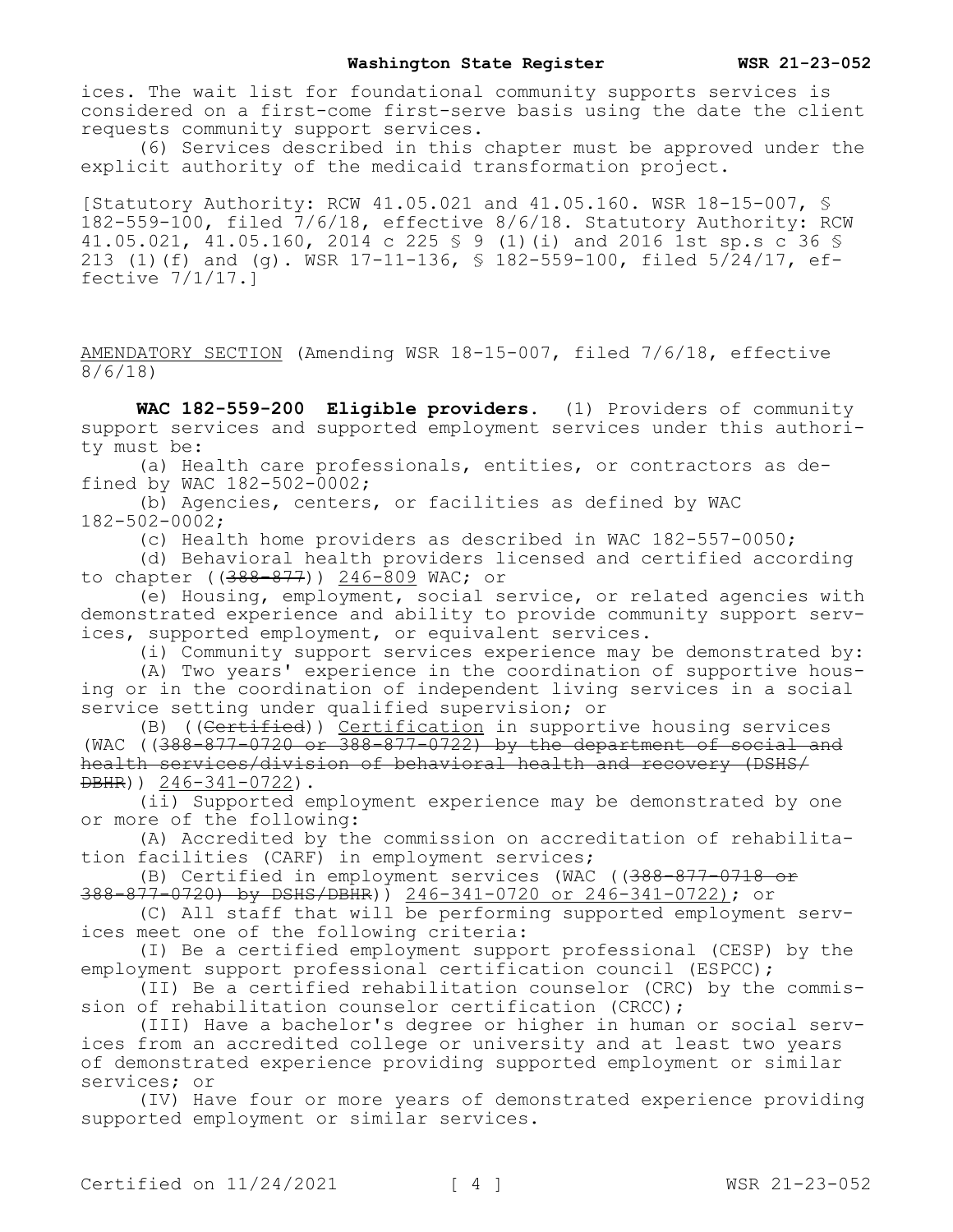(2) Providers of community support services or supported employment services must:

(a) Obtain a core provider agreement in accordance with WAC 182-502-0005;

(b) Enroll with the medicaid agency as a nonbilling provider in accordance with WAC 182-502-0006; or

(c) Be qualified to bill for aging and long-term support administration services to provide community support services or supported employment services.

[Statutory Authority: RCW 41.05.021 and 41.05.160. WSR 18-15-007, § 182-559-200, filed 7/6/18, effective 8/6/18. Statutory Authority: RCW 41.05.021, 41.05.160, 2014 c 225 § 9 (1)(i) and 2016 1st sp.s c 36 § 213 (1)(f) and (g). WSR 17-11-136, § 182-559-200, filed 5/24/17, effective 7/1/17.]

AMENDATORY SECTION (Amending WSR 18-15-007, filed 7/6/18, effective 8/6/18)

**WAC 182-559-300 Eligibility for community support services.** To be eligible for community support services, a client must:

(1) Be age eighteen or older;

(2) Be eligible for Washington apple health (medicaid);

(3) Meet at least one of the following health criteria and be expected to benefit from community support services:

(a) Clients assessed by a licensed behavioral health agency, under chapter ( $(388-877)$ ) 246-341 WAC, to have a behavioral health need, which is defined as one or both of the following criteria:

(i) Mental health needs, including a need for improvement, stabilization, or prevention of deterioration of functioning (including the ability to live independently without support) resulting from the presence of a mental illness; or

(ii) Substance use needs determined by an assessment using the American Society of Addiction Medicine (ASAM) criteria indicates that the client meets at least ASAM level  $1.0$ , indicating the need for outpatient substance use disorder (SUD) treatment. The ASAM is a multidimensional assessment approach for determining a client's need for SUD treatment.

(b) Clients assessed via a CARE assessment, per WAC 388-106-0050, to have a need for assistance demonstrated by:

(i) The need for assistance with at least three activities of daily living (ADLs) defined in WAC 388-106-0010, one of which may be body care; or

(ii) The need for hands-on assistance with at least one ADL which may include body care.

(c) Clients assessed to be a homeless person with a disability, according to 24 C.F.R. 578.3, which is defined as a long continuing or indefinite physical condition requiring improvement, stabilization, or prevention of deterioration of functioning (including ability to live independently without support).

(4) Exhibit at least one of the following risk factors:

- (a) Homeless clients who:
- (i) Have been homeless for at least twelve months; or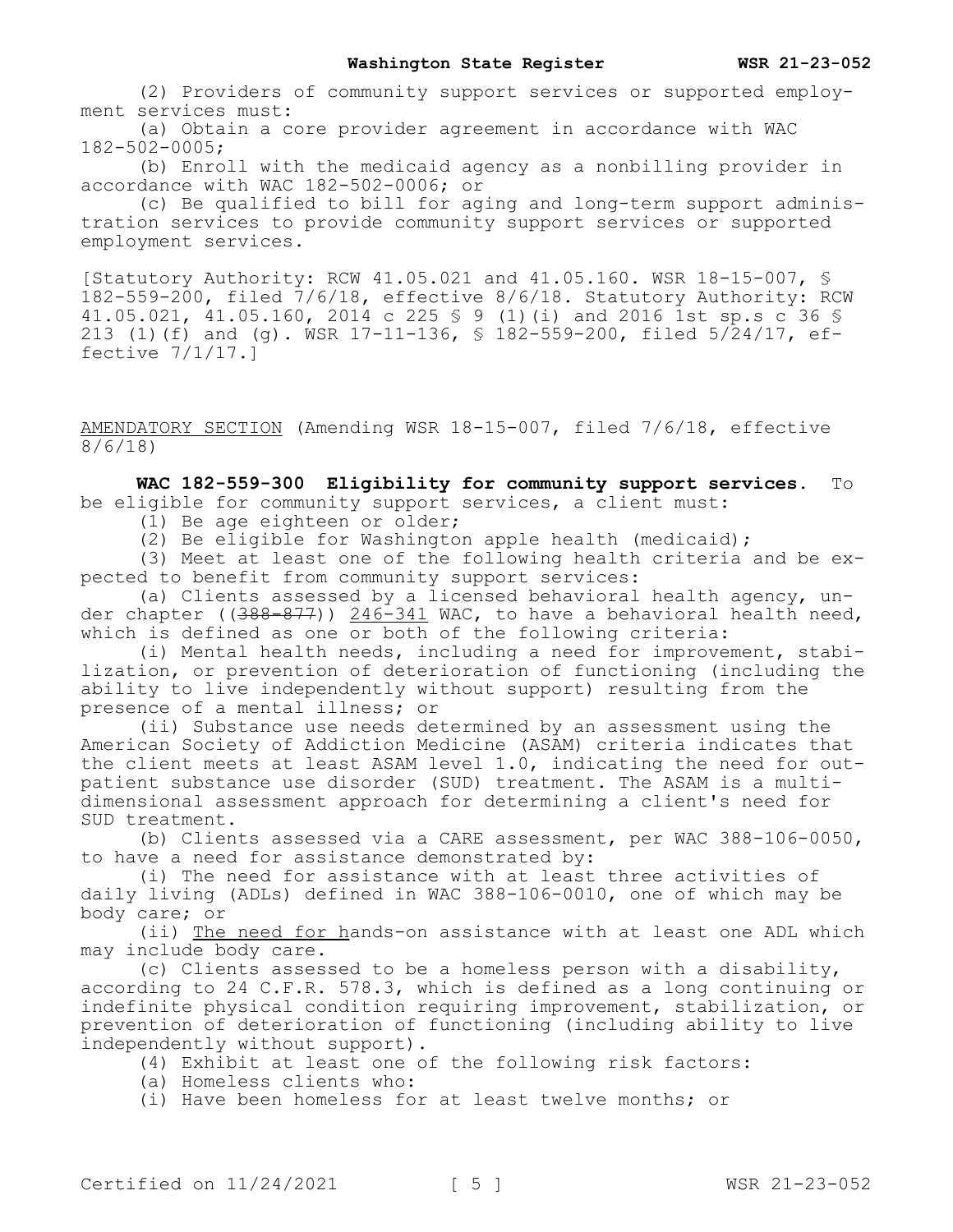(ii) Have been homeless on at least four separate occasions in the last three years, as long as the combined occasions equal at least twelve months.

Homeless is defined as living in a safe haven, an emergency shelter, or a place not meant for human habitation. See 24 C.F.R. 578.3.

(b) A history of frequent or lengthy institutional contact.

(i) Institutional care facilities include jails, substance

((abuse)) use disorder or mental health treatment facilities, hospitals, or other similar facilities, as defined in 24 C.F.R. 578.3, or skilled nursing facilities as defined in WAC 388-97-0001.

(ii) Frequent means more than one contact in the past twelve months.

(iii) Lengthy means ninety or more consecutive days within an institutional setting in the past twelve months.

(c) A history of frequent stays at adult residential care facilities as defined by WAC 388-110-020 or residential treatment facilities as defined by WAC 246-337-005. Frequent means more than one contact in the past twelve months.

(d) Have frequent turnover of in-home caregivers as defined by WAC 388-106-0040, where within the last twelve months the client utilized three or more different in-home caregiver providers and the current placement is not appropriate for the client.

(e) Have a predictive risk score of 1.5 or above. See WAC 182-557-0225.

[Statutory Authority: RCW 41.05.021 and 41.05.160. WSR 18-15-007, § 182-559-300, filed 7/6/18, effective 8/6/18. Statutory Authority: RCW 41.05.021, 41.05.160, 2014 c 225 § 9 (1)(i) and 2016 1st sp.s c 36 § 213 (1)(f) and (g). WSR 17-11-136, § 182-559-300, filed 5/24/17, effective 7/1/17.]

AMENDATORY SECTION (Amending WSR 18-15-007, filed 7/6/18, effective 8/6/18)

**WAC 182-559-350 Eligibility for supported employment services.**  To be eligible for supported employment services, a client must:

- (1) Be age sixteen or older;
- (2) Be eligible for apple health (medicaid);
- (3) Desire to obtain employment;

(4) Meet at least one of the following health criteria and is expected to benefit from supported employment services:

(a) Clients assessed by a licensed behavioral health agency, under chapter ( $(388-877)$ ) 246-341 WAC, to have a behavioral health need, which is defined as one or both of the following criteria:

(i) Mental health needs, including a need for improvement, stabilization, or prevention of deterioration of functioning (including ability to live independently without support) resulting from the presence of a mental illness; or

(ii) Substance use needs determined by an assessment using the American Society of Addiction Medicine (ASAM) criteria indicates that the client meets at least ASAM level 1.0, indicating the need for outpatient substance use disorder (SUD) treatment. The ASAM is a multidimensional assessment approach for determining a client's need for SUD treatment.